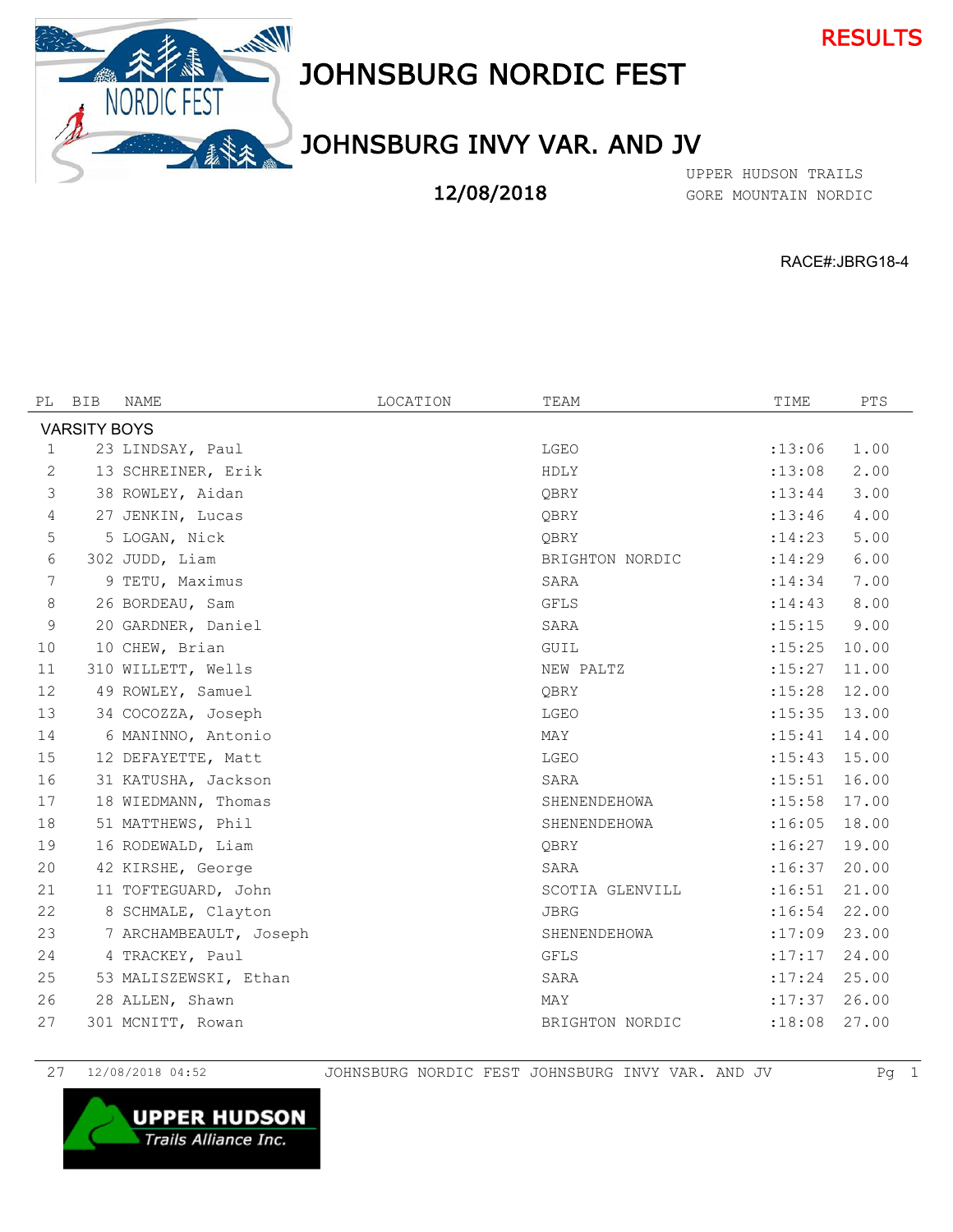| PL | BIB                  | NAME                    | LOCATION | TEAM            | TIME           | PTS   |
|----|----------------------|-------------------------|----------|-----------------|----------------|-------|
| 28 |                      | 311 TAMARCHENKO, Elijah |          | NEW PALTZ       | :18:18         | 28.00 |
| 29 |                      | 37 BURR, Owen           |          | GFLS            | :18:27         | 29.00 |
| 30 |                      | 39 PHILLIPS, Ryan       |          | MAY             | : 18:51        | 30.00 |
| 31 |                      | 40 SARIRIAN, Soroush    |          | SHENENDEHOWA    | : 18:54        | 31.00 |
| 32 |                      | 15 SPEERS, Robert       |          | GFLS            | :19:03         | 32.00 |
| 33 |                      | 19 ANDERSON, David      |          | JBRG            | :19:08         | 33.00 |
| 34 |                      | 50 LIEBERS, Adam        |          | MAY             | :19:09         | 34.00 |
| 35 |                      | 312 METZGER, Kevin      |          | NEW PALTZ       | : 19:11        | 35.00 |
| 36 |                      | 32 O'LENA, Riley        |          | GUIL            | : 19:24        | 36.00 |
| 37 |                      | 36 DEMARCO, Alfio       |          | JTOWN           | :19:25         | 37.00 |
| 38 |                      | 21 GEHRES, Craig        |          | GUIL            | : 19:43        | 38.00 |
| 39 |                      | 29 STREET, Matthew      |          | SHENENDEHOWA    | : 19:44        | 39.00 |
| 40 |                      | 44 DEMPSEY, Lucas       |          | SCOTIA GLENVILL | : 19:57        | 40.00 |
| 41 |                      | 314 CORZINE, Zhou       |          | NEW PALTZ       | :20:05         | 41.00 |
| 42 |                      | 33 OGDEN, Keith         |          | SCOTIA GLENVILL | :20:10         | 42.00 |
| 43 |                      | 313 ASHTON, Jasper      |          | NEW PALTZ       | : 20:57        | 43.00 |
| 44 |                      | 48 QUIRK, Kevin         |          | <b>GFLS</b>     | :20:58         | 44.00 |
| 45 |                      | 22 DEMPSEY, Aidan       |          | SCOTIA GLENVILL | $:22:36$ 45.00 |       |
| 46 |                      | 30 POWERS, Gabe         |          | JBRG            | :22:48         | 46.00 |
| 47 |                      | 47 KOBAS, Caleb         |          | <b>JTOWN</b>    | : 23:13        | 47.00 |
|    | 47                   |                         |          |                 |                |       |
|    | <b>VARSITY GIRLS</b> |                         |          |                 |                |       |
| 1  |                      | 303 MATTERN, Grace      |          | BRIGHTON NORDIC | : 14:57        | 1.00  |
| 2  |                      | 61 RELYEA, Madison      |          | MAY             | : 15:01        | 2.00  |
| 3  |                      | 60 GENGEL, Bailey       |          | QBRY            | : 15:38        | 3.00  |
| 4  |                      | 79 SCHREINER, Katrin    |          | HDLY            | : 15:52        | 4.00  |
| 5  |                      | 317 SERRANO, Isabelle   |          | RONDOUT         | : 15:54        | 5.00  |
| 6  |                      | 71 BEYERBACH, Annalise  |          | QBRY            | :17:07         | 6.00  |
| 7  |                      | 63 ANDERSON, Ava        |          | JBRG            | :17:50         | 7.00  |
| 7  |                      | 73 CARON, Meghana       |          | SHENENDEHOWA    | :17:50         | 7.00  |
| 9  |                      | 304 JORDAN, Emelia      |          | BRIGHTON NORDIC | : 17:57        | 9.00  |
| 10 |                      | 72 HALLORAN, Fianna     |          | MAY             | $:18:03$ 10.00 |       |
| 11 |                      | 315 ST. JOHN, Amelia    |          | NEW PALTZ       | $:18:29$ 11.00 |       |
| 12 |                      | 66 OLSON, Sophie        |          | SCOTIA GLENVILL | : 18:34        | 12.00 |
| 13 |                      | 81 CULLITON, Katie      |          | <b>GFLS</b>     | : 18:43        | 13.00 |
| 14 |                      | 74 MILLINGTON, Sheridan |          | JBRG            | : 18:53        | 14.00 |
| 15 |                      | 306 MERZ, Elizabeth     |          | BRIGHTON NORDIC | : 19:05        | 15.00 |
| 16 |                      | 84 DEGENNARO, Emily     |          | SHENENDEHOWA    | : 19:32        | 16.00 |
| 17 |                      | 83 BJELICA, Tatjana     |          | MAY             | : 19:33        | 17.00 |
| 18 |                      | 77 VADNEY, Juliann      |          | SCOTIA GLENVILL | : 19:39        | 18.00 |
| 19 |                      | 88 ROONEY, Caroline     |          | SCOTIA GLENVILL | : 19:51        | 19.00 |
| 20 |                      | 80 GOTTUNG, Abby        |          | JTOWN           | :20:07         | 20.00 |
| 21 |                      | 62 UNDERHILL, Allison   |          | SHENENDEHOWA    | :20:17         | 21.00 |
| 22 |                      | 67 RADYN, Elizabeth     |          | LGEO            | :20:29         | 22.00 |

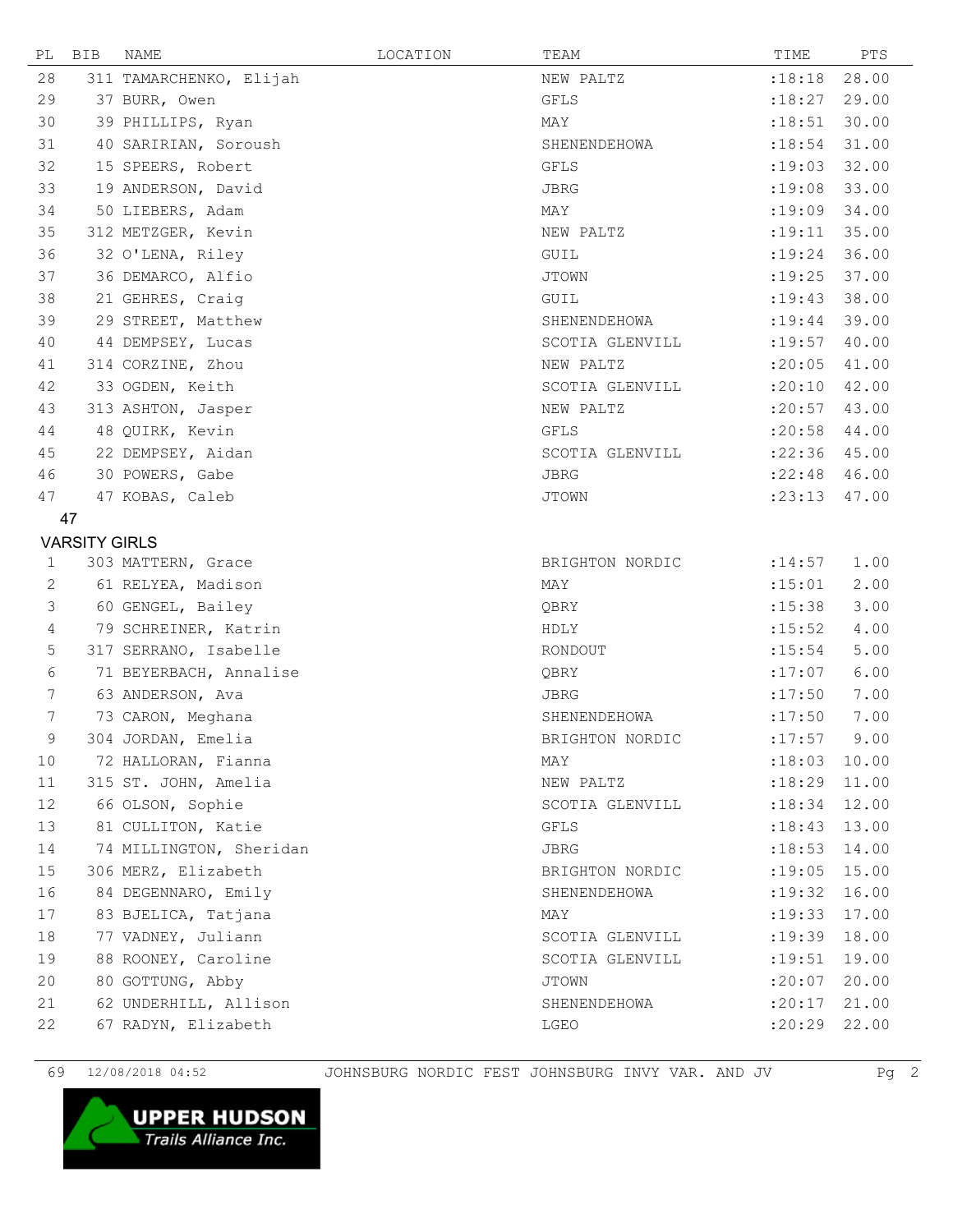| PL                     | <b>BIB</b> | NAME                     | LOCATION | TEAM            | TIME    | PTS   |  |  |
|------------------------|------------|--------------------------|----------|-----------------|---------|-------|--|--|
| 23                     |            | 105 LAMBO, Maggy         |          | MAY             | : 20:34 | 23.00 |  |  |
| 24                     |            | 305 TEMPLETON, Claire    |          | BRIGHTON NORDIC | :20:40  | 24.00 |  |  |
| 25                     |            | 94 WILLIAMS, Kira        |          | MAY             | : 20:45 | 25.00 |  |  |
| 26                     |            | 106 MALONEY, Meghan      |          | SHENENDEHOWA    | : 20:51 | 26.00 |  |  |
| 27                     |            | 85 STEVENS, Manon        |          | JBRG            | : 21:12 | 27.00 |  |  |
| 28                     |            | 316 SHANDS, Eliza        |          | NEW PALTZ       | : 21:23 | 28.00 |  |  |
| 28                     |            | 103 HAMELL, Abby         |          | GFLS            | : 21:23 | 28.00 |  |  |
| 30                     |            | 82 FITZGERALD, Carlyn    |          | QBRY            | : 21:25 | 30.00 |  |  |
| 31                     |            | 96 MULVEY, Hunter        |          | JBRG            | : 21:35 | 31.00 |  |  |
| 32                     |            | 65 MOONEY, Caitlin       |          | GUIL            | : 22:03 | 32.00 |  |  |
| 33                     |            | 99 MCGLAUFLIN, Brianna   |          | SCOTIA GLENVILL | : 22:14 | 33.00 |  |  |
| 34                     |            | 320 WILLETT, Lake        |          | NEW PALTZ       | :22:20  | 34.00 |  |  |
| 35                     |            | 318 WATSON, Aracely      |          | NEW PALTZ       | :22:26  | 35.00 |  |  |
| 36                     |            | 59 HAUSER, Lauren        |          | GFLS            | : 22:47 | 36.00 |  |  |
| 37                     |            | 92 KAISER, Regan         |          | GFLS            | : 23:00 | 37.00 |  |  |
| 38                     |            | 64 SCHORPP, Megan        |          | SARA            | : 23:33 | 38.00 |  |  |
| 39                     |            | 78 BILES, Madeleine      |          | LGEO            | : 23:34 | 39.00 |  |  |
| 40                     |            | 95 MUNDINGER, Lauren     |          | SHENENDEHOWA    | : 23:37 | 40.00 |  |  |
| 41                     |            | 87 CHAMBERLAIN, Kayleig  |          | GUIL            | : 23:49 | 41.00 |  |  |
| 42                     |            | 76 DOLLARD, Liz          |          | GUIL            | : 23:58 | 42.00 |  |  |
| 43                     |            | 98 ANDERS, Carly         |          | GUIL            | : 24:25 | 43.00 |  |  |
| 44                     |            | 110 CARPENTER, Rebecca   |          | SCOTIA GLENVILL | : 24:27 | 44.00 |  |  |
| 45                     |            | 70 RICHARSON, Mckenna    |          | GFLS            | : 24:34 | 45.00 |  |  |
| 46                     |            | 86 TAYLOR, Rory          |          | SARA            | : 25:54 | 46.00 |  |  |
| 47                     |            | 89 CARON, Elisabeth      |          | LGEO            | :26:01  | 47.00 |  |  |
| 48                     |            | 75 MALISZEWSKI, Brook    |          | SARA            | :26:30  | 48.00 |  |  |
| 49                     |            | 102 FITZPATRICK, Carolyn |          | <b>JTOWN</b>    | : 27:44 | 49.00 |  |  |
| 50                     |            | 91 QUEENEY, Ally         |          | <b>JTOWN</b>    | : 28:35 | 50.00 |  |  |
| 51                     |            | 108 KERR, Bailey         |          | SARA            | : 28:45 | 51.00 |  |  |
| 52                     |            | 97 WRIGHT, Baiden        |          | SARA            | : 29:02 | 52.00 |  |  |
|                        | 52         |                          |          |                 |         |       |  |  |
| <b>JR VARSITY BOYS</b> |            |                          |          |                 |         |       |  |  |
| 1                      |            | 126 BORGOS, Teddy        |          | QBRY            | : 14:16 | 1.00  |  |  |
| $\mathbf{2}$           |            | 307 MATTERN, Miles       |          | BRIGHTON NORDIC | : 15:41 | 2.00  |  |  |
| 3                      |            | 158 SUMMERS, Andrew      |          | QBRY            | :16:09  | 3.00  |  |  |
| $\overline{4}$         |            | 116 WILLIAMS, Brice      |          | MAY             | :17:18  | 4.00  |  |  |
| 5                      |            | 149 GARDNER, Evan        |          | SARA            | :18:18  | 5.00  |  |  |
| 6                      |            | 152 POWELL, Evan         |          | QBRY            | : 18:21 | 6.00  |  |  |
| 7                      |            | 117 MOEHRING, Thomas     |          | SHENENDEHOWA    | :18:30  | 7.00  |  |  |
| 8                      |            | 156 MURPHY, Ethan        |          | SARA            | :18:37  | 8.00  |  |  |
| 9                      |            | 180 GRIECO, Quentin      |          | SARA            | : 18:54 | 9.00  |  |  |
| 10                     |            | 163 MCWHORTER, Zachary   |          | QBRY            | : 18:55 | 10.00 |  |  |
| 11                     |            | 133 RICHARD, Matt        |          | LGEO            | : 19:52 | 11.00 |  |  |
| 12                     |            | 324 SCHILLACI, Diego     |          | NEW PALTZ       | :20:00  | 12.00 |  |  |
|                        |            |                          |          |                 |         |       |  |  |

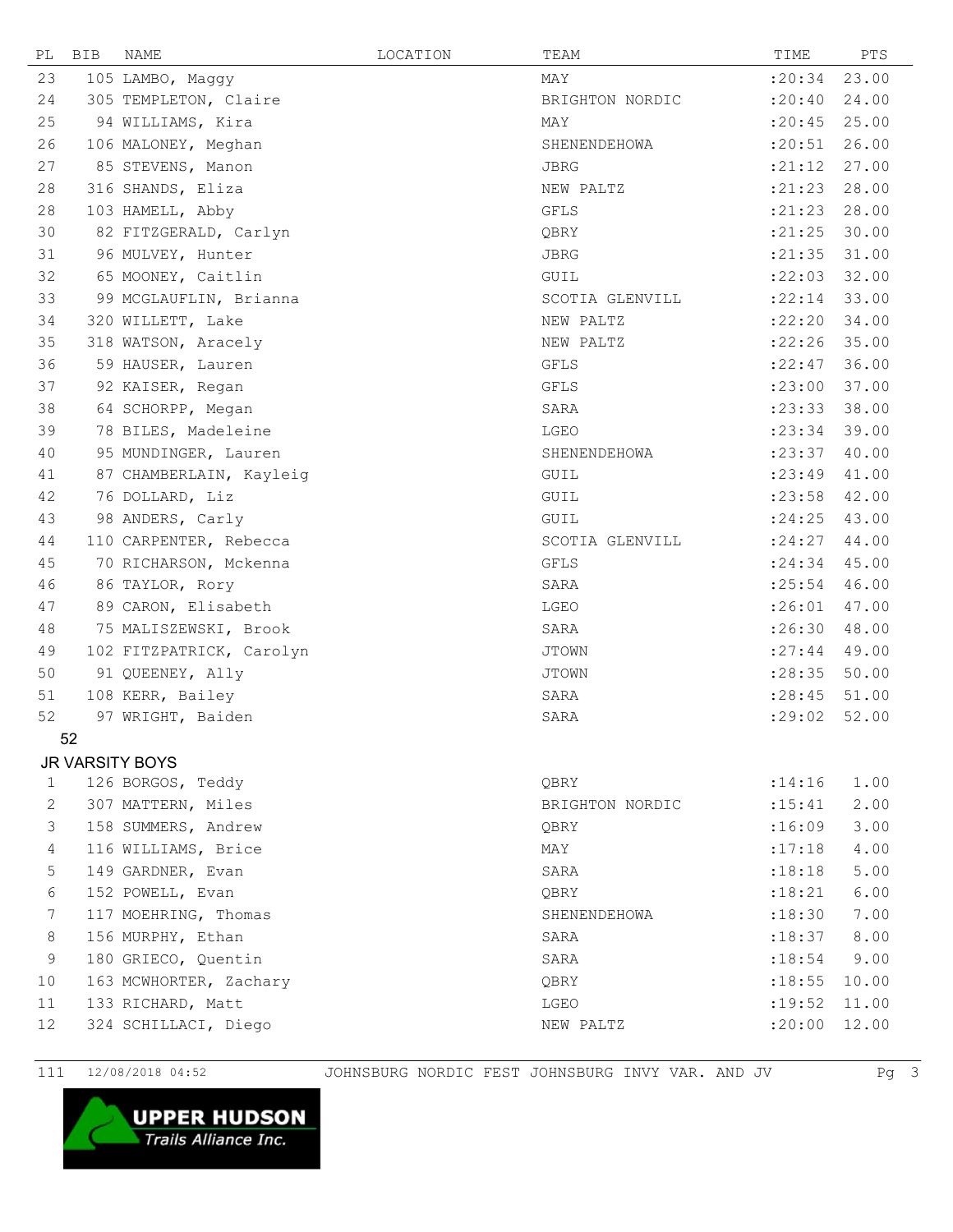| PL              | <b>BIB</b>     | <b>NAME</b>              | LOCATION | TEAM         | TIME                       | PTS   |
|-----------------|----------------|--------------------------|----------|--------------|----------------------------|-------|
| 13              |                | 145 NAWOTNIAK, Zachary   |          | QBRY         | :20:27                     | 13.00 |
| 14              |                | 147 CRAMER, Zachary      |          | SHENENDEHOWA | : 20:36                    | 14.00 |
| 15              |                | 130 TETU, Schuyler       |          | SARA         | :20:59                     | 15.00 |
| 16              |                | 127 MERK, Dylan          |          | MAY          | : 21:25                    | 16.00 |
| 17              |                | 122 HERRICK, Isaac       |          | LGEO         | : 21:29                    | 17.00 |
| 18              |                | 140 MILLER, Nathaniel    |          | SARA         | : 21:32                    | 18.00 |
| 19              |                | 322 KESKEY, Jake         |          | NEW PALTZ    | : 21:48                    | 19.00 |
| 20              |                | 154 CRAMER, Jacob        |          | SHENENDEHOWA | :22:02                     | 20.00 |
| 21              |                | 169 REIMANN, Jack        |          | SARA         | :22:07                     | 21.00 |
| 22              |                | 128 PINGELSKI, Brendan   |          | SHENENDEHOWA | : 22:14                    | 22.00 |
| 23              |                | 118 NEAL, Wolfgang       |          | <b>JBRG</b>  | :22:26                     | 23.00 |
| 24              |                | 138 MALONEY, Sean        |          | SHENENDEHOWA | : 22:39                    | 24.00 |
| 25              |                | 323 NIELSON, Sean        |          | NEW PALTZ    | :22:46                     | 25.00 |
| 26              |                | 319 KOSOFSKY, Hawke      |          | NEW PALTZ    | : 22:54                    | 26.00 |
| 27              |                | 176 HERTIK, Luke         |          | SARA         | : 23:25                    | 27.00 |
| 28              |                | 173 SCHORPP, Ronald      |          | SARA         | : 23: 27                   | 28.00 |
| 29              |                | 162 LI, Jeff             |          | GUIL         | : 23:44                    | 29.00 |
| 30              |                | 321 HEENAN, Jacob        |          | NEW PALTZ    | : 23:45                    | 30.00 |
| 31              |                | 327 WEBER, John          |          | NEW PALTZ    | : 23:57                    | 31.00 |
| 32              |                | 326 VEEDER, Keegan       |          | NEW PALTZ    | : 24:18                    | 32.00 |
| 33              |                | 120 DIBIANCO, Devin      |          | ${\tt GUIL}$ | : 24:29                    | 33.00 |
| 34              |                | 325 SCHROER, Carl        |          | NEW PALTZ    | : 24:32                    | 34.00 |
| 35              |                | 124 HADCOCK, Nicholas    |          | <b>JTOWN</b> | : 25:17                    | 35.00 |
| 36              |                | 184 LANIEWSKI, Frank     |          | SARA         | : 25:34                    | 36.00 |
| 37              |                | 166 SEARING, Edward      |          | GUIL         | : 25:41                    | 37.00 |
| 38              |                | 150 YAMASHITA, Kenny     |          | GUIL         | :26:49                     | 38.00 |
| 39              |                | 178 RAGAN, Briggs        |          | SARA         | : 27:15                    | 39.00 |
| 40              |                | 131 GONZALEZ, Gustavo    |          | GUIL         | : 29:36                    | 40.00 |
| 41              |                | 136 JACOBS, Gabe         |          | QBRY         | :36:22                     | 41.00 |
|                 | 41             |                          |          |              |                            |       |
|                 |                | <b>JR VARSITY GIRLS</b>  |          |              |                            |       |
| 1               |                | 238 GUAY, Lorraina       |          | QBRY         | :22:10                     | 1.00  |
| 2               |                | 217 SHERWOOD, Lindsey    |          | SHENENDEHOWA | : 23:58                    | 2.00  |
| 3               |                | 233 SYLIVIA, Lauren      |          | QBRY         | : 25:57                    | 3.00  |
| 4               |                | 230 NEMETH, Victoria     |          | GUIL         | : 27: 21                   | 4.00  |
| 5               |                | 210 EVERTH, Paris        |          | GUIL         | :27:26                     | 5.00  |
| 6               |                | 235 REED, Hailey         |          | SARA         | : 27:45                    | 6.00  |
| $7\phantom{.0}$ |                | 219 REED, Isabella       |          | SARA         | :30:10                     | 7.00  |
|                 | $\overline{7}$ |                          |          |              |                            |       |
|                 | Did Not Start  |                          |          |              |                            |       |
|                 |                | 1 MARCHELLO, Jon         |          | LGEO         | $\colon 0$<br>$\mathbf{L}$ | 0.00  |
|                 |                | 17 NIKOLLAJ, Luka        |          | MAY          | $\cdot$ 0                  | 0.00  |
|                 |                | 45 CONTE, John           |          | LGEO         | $\colon 0$<br>$\mathbf{r}$ | 0.00  |
|                 |                | 207 DESALVATORE, Morghan |          | SHENENDEHOWA | $\colon$ $\colon$ 0        | 0.00  |
|                 |                |                          |          |              |                            |       |